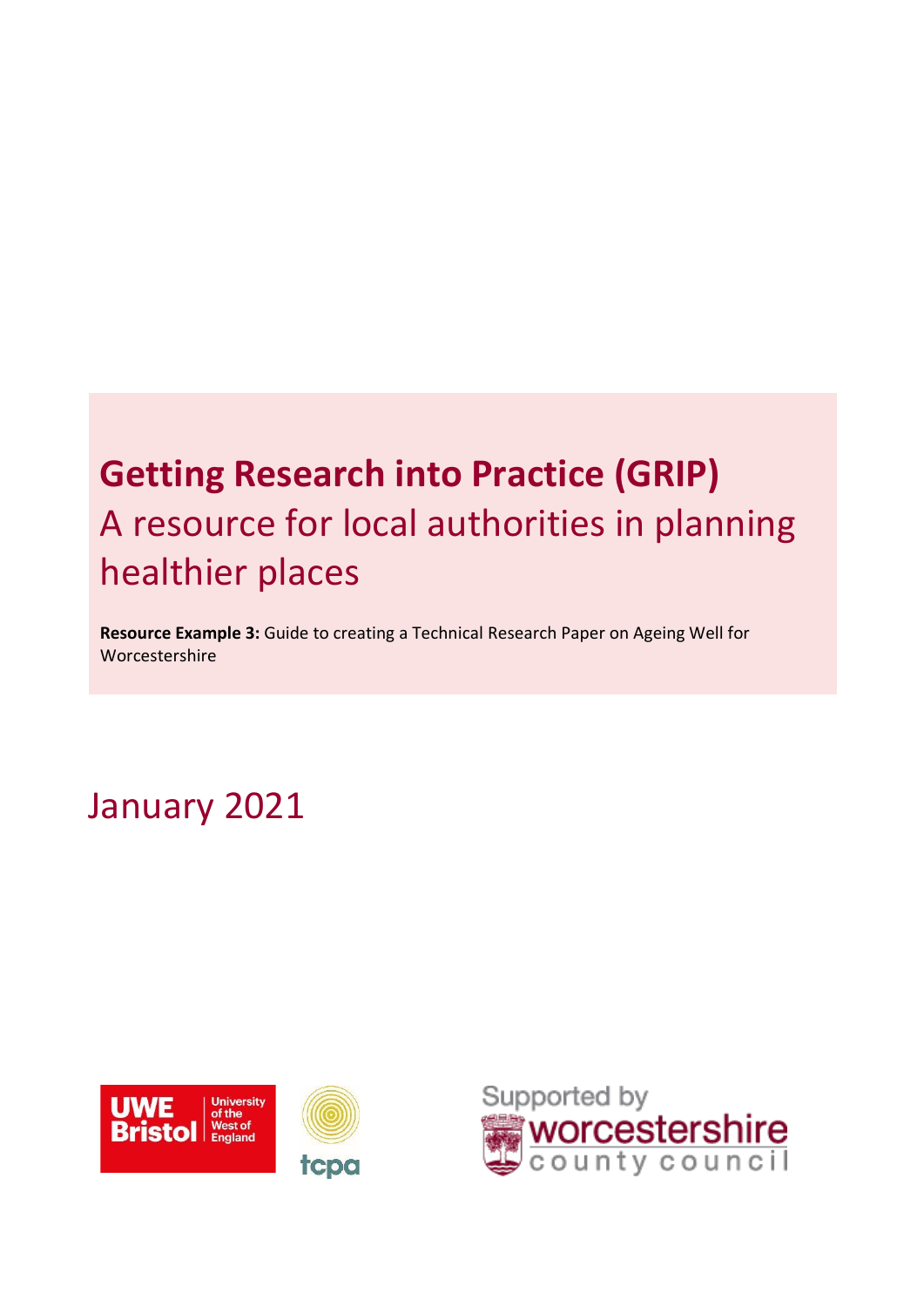# Acknowledgements

**Getting Research into Practice (GRIP) - A resource for local authorities in planning healthier places. Resource Example 3: Guide to creating a Technical Research Paper on Ageing Well for Worcestershire.** Published by the Town and County Planning Association (TCPA) and written in collaboration with Worcestershire County Council, University of the West of England (UWE) and Public Health England (PHE).

This document has been developed as part of the GRIP2 project commissioned by Public Health England's Healthy Places Team. The introductory report, **Getting Research into Practice: A resource for local authorities on planning healthier places**, can be downloaded from Public Health England's website [here.](https://eur03.safelinks.protection.outlook.com/?url=https%3A%2F%2Fwww.gov.uk%2Fgovernment%2Fpublications%2Fspatial-planning-and-health-getting-research-into-practice-grip&data=04%7C01%7CTim.Emery%40tcpa.org.uk%7Ce0dece1e35814d0c21fa08d8a1a2a06d%7C7c8d1c3e6a2e4c60a232abd20d6e90ad%7C0%7C0%7C637437067133852652%7CUnknown%7CTWFpbGZsb3d8eyJWIjoiMC4wLjAwMDAiLCJQIjoiV2luMzIiLCJBTiI6Ik1haWwiLCJXVCI6Mn0%3D%7C1000&sdata=PoFILiDVhONAcnWJs3q45UTEFGY0FZ2GhRrhWVvxxAA%3D&reserved=0)

### Contributors:



Supported by worcestershire ﷺ county council, "



**Town and Country Planning Association:**  Julia Thrift and Tim Emery

#### **Worcestershire County Council:**

Natasha Friend (Principal Planner), Emily Barker (Planner Services Manager), Matthew Fung (Public Health Consultant), Marta Dziudzi-Moseley (Policy Planning Assistant), Clare Charlton (Public Health Practitioner), Remya Rajendren (Public Health Practitioner) and Deborah Tillsley (Public Health Practitioner)

#### **University of West of England:**

Dr Danielle Sinnett, Hannah Hickman, Janet Ige, Dr Miriam Ricci, Adam Sheppard and Nick Croft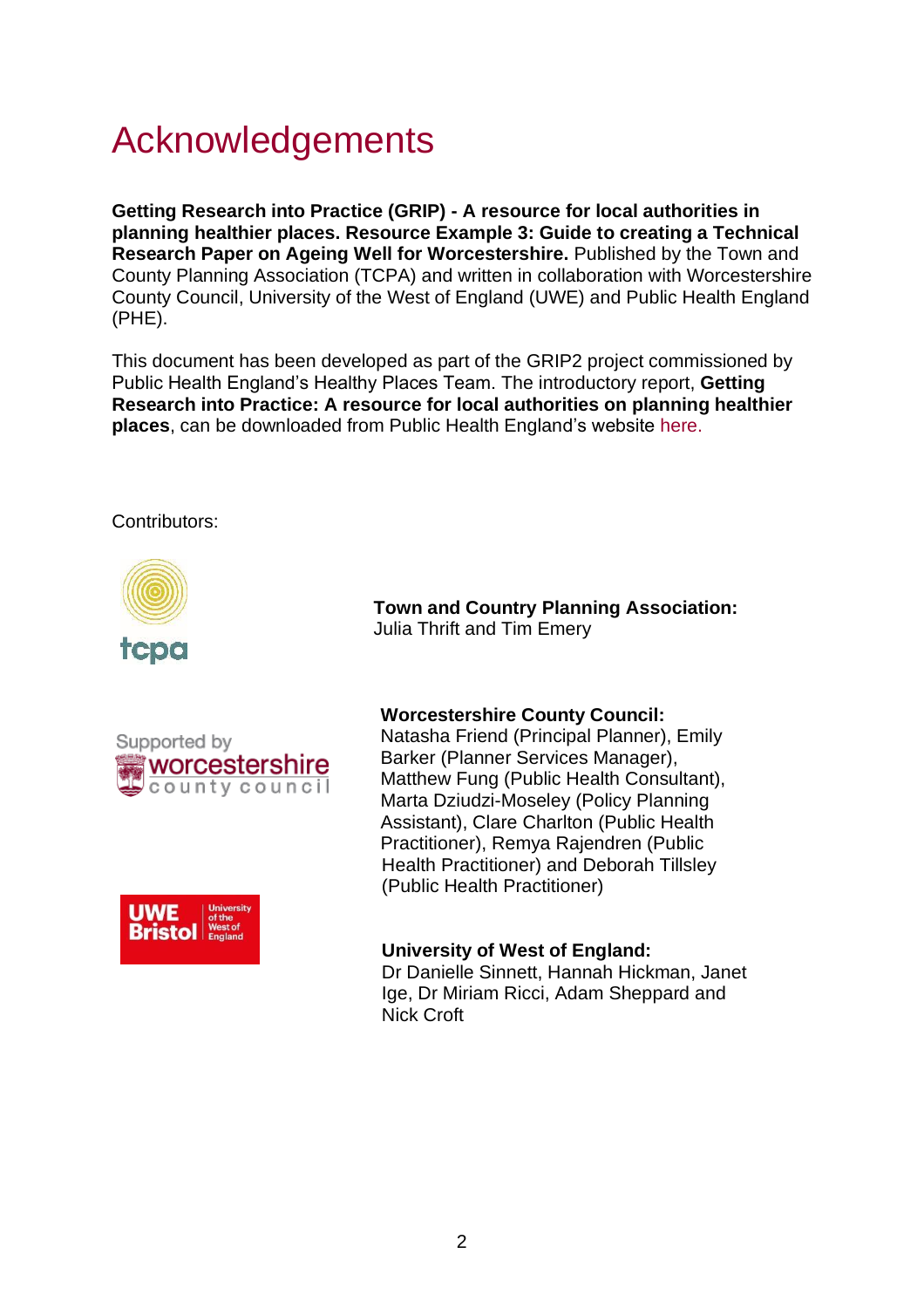# **Contents**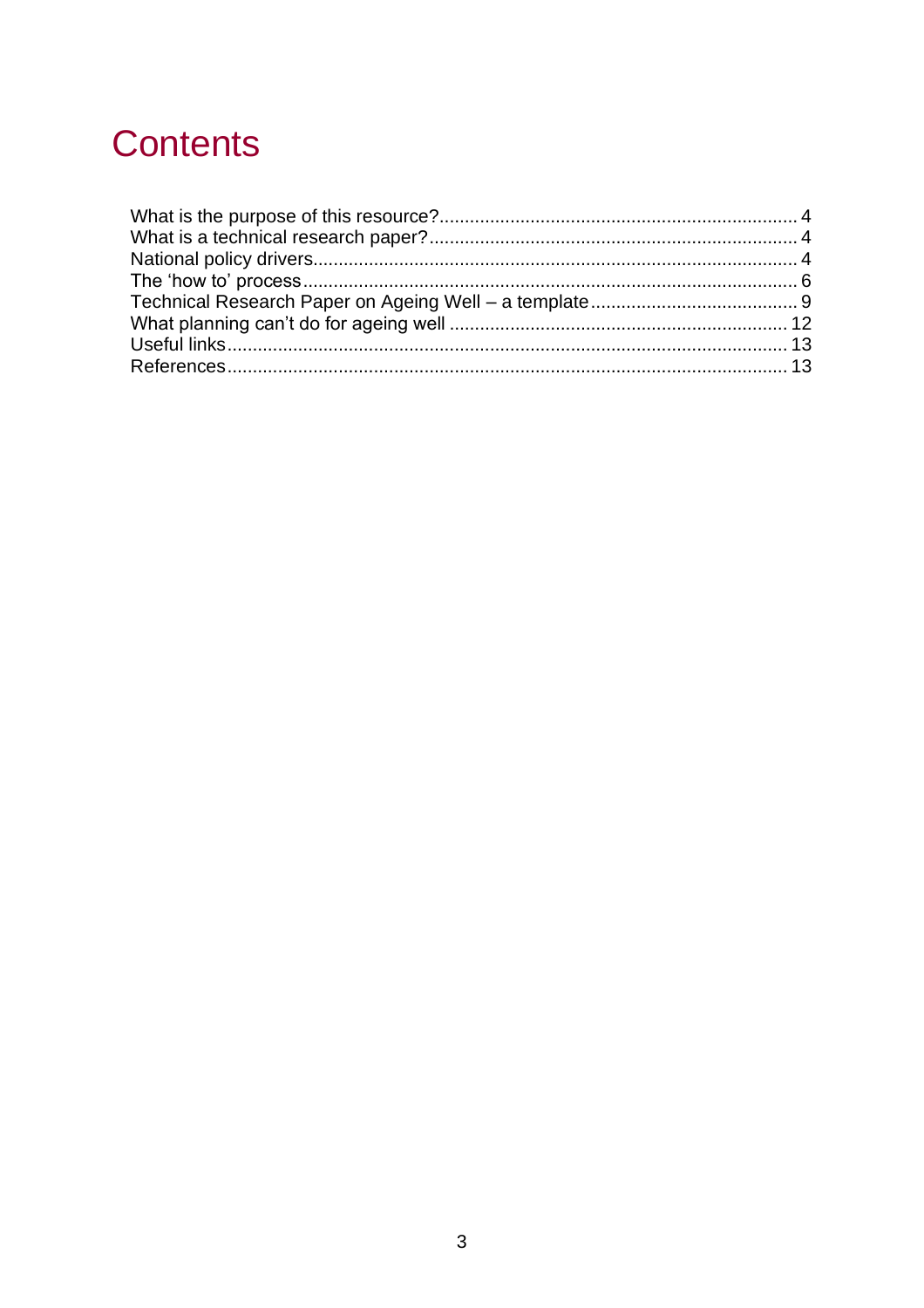# <span id="page-3-0"></span>What is the purpose of this resource?

This resource is a supplement to *Getting Research into Practice (GRIP) – a resource for local authorities in planning healthier places.* It is a guide for creating a technical research paper on planning for ageing well and provides a template that can be used by planners in England to create their own. This paper draws on a workshop held in Worcestershire: information relevant to Worcestershire is outlined in purple. The national data cited below is relevant for any planning authority and can be reproduced in technical papers on ageing. The local data used here is from Worcestershire – other areas should replace this with their own data, which will inform their own local priorities for healthy ageing.

# <span id="page-3-1"></span>What is a technical research paper?

Technical research papers are not policy documents themselves but can be used to inform future policymaking including SPDs, strategies, development briefs, and development controls.

# <span id="page-3-2"></span>National policy drivers

The following information could be used as part of the background evidence for the research paper:

Across the country people are living much longer than they used to, which is to be welcomed. Nationally, there are almost 12 million people aged 65 and over and this will increase by 40%, to almost 17 million, within 20 years. The number of households where the oldest person is 85 and over is increasing faster than any other age group [\(1\).](#page-12-2) However, if people are going to be able to make the most of these extra years, and live them independently and in reasonable health, the way we plan and design our homes and neighbourhoods must change. If we do not create places that enable older people to live healthy independent lives, it is likely that an increasing number of people will spend years – if not decades – living with poor health and requiring significant care and support. Not only will it diminish the quality of life of many people, it will create an unaffordable cost to society.

The aim of this paper is to support the creation of planning policies that will result in places that help older people stay healthy and independent – rather than policies concerned with planning health-care facilities, although that is also important.

Although on average people are living far longer and healthier lives, there are huge inequalities. How long people will live, and how many of those years will be spent in good health, varies significantly across the country and between the richest and poorest in the population. Better off people tend to live around eight years longer than the worst off and inequalities in life expectancy are growing. Furthermore, the worst off are likely to spend around 19 more years living with multiple illnesses than the most well off, limiting what they are able to do and increase the amount of support they need. People in the most deprived areas spend around a third of their lives in poor health [\(2\).](#page-12-3)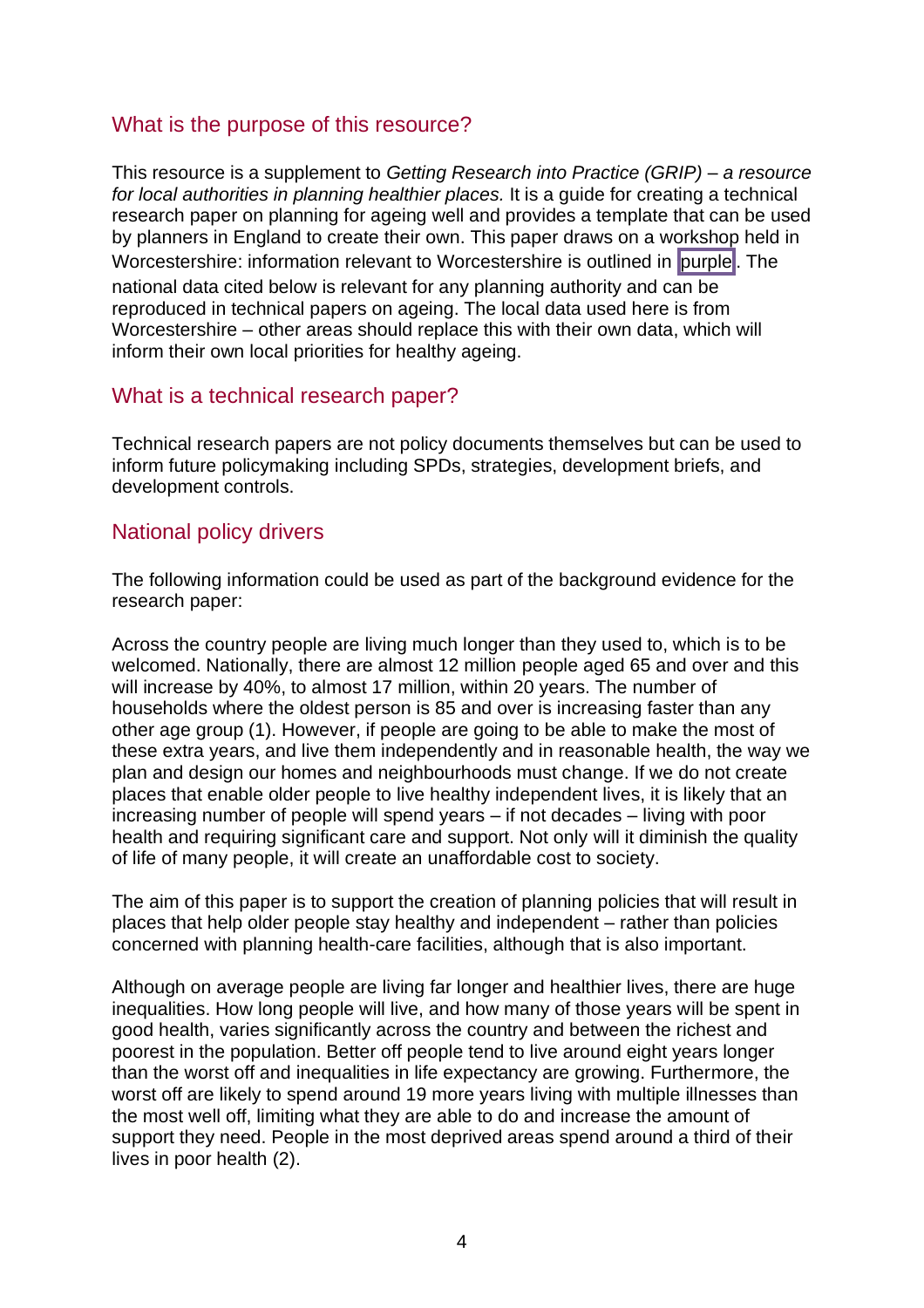Evidence shows that in order to create places that help people age well, the design and quality of both homes and neighbourhoods is important and cannot be considered in isolation **Error! Reference source not found.**. The quality of homes is particularly important to older people as they typically spend more time at home than younger adults. Increasingly, health-care will be delivered to people in their homes (for instance, through wearable monitors and on-line consultations) which means that a good data connectivity will be important if older people are to be able to access health-care services **Error! Reference source not found.**. Opportunities to meet and socialise close to home are also vitally important to support the mental health of older people and reduce social isolation.

Given the rapidly increasing proportion of older people in society, planning for an ageing population cannot be restricted to a few neighbourhoods, or just to specialist old people's homes or facilities. Almost all people grow old in their own homes and neighbourhoods: just 3 per cent of people over 65 live in old people's homes [\(5\).](#page-12-4) Consequently, all new homes should be designed to support people's needs as they age, as should all neighbourhoods. Creating places for older people must become an integral part of mainstream planning practice, and not perceived to be a 'niche' topic to meet the needs of a small minority.

At a national level, Table 1 below identifies key relevant national policy documents which can be used to justify creating a technical research paper on ageing well.

| <b>National Policy</b><br><b>Driver</b>              | <b>Chapter/Section</b>                        | <b>Guidance</b>                                                                                                                                                                   |
|------------------------------------------------------|-----------------------------------------------|-----------------------------------------------------------------------------------------------------------------------------------------------------------------------------------|
| <b>National Planning</b><br><b>Policy Framework</b>  | 5. Delivering a sufficient<br>supply of homes | Paragraph 61 includes<br>reference to delivering housing<br>which reflects the needs of<br>older and disabled people.                                                             |
| <b>National Planning</b><br><b>Practice Guidance</b> | Housing for older and<br>disabled people      | The whole section is relevant<br>to guide councils in preparing<br>planning policies on housing<br>for older and disabled people.                                                 |
| <b>National Design Guide</b>                         | Uses - mixed and<br>integrated                | Paragraphs 115 to 117<br>highlight how well-designed<br>neighbourhoods should<br>provide<br>a variety and choice of homes<br>to suit all<br>needs and ages.                       |
| Neighbourhood<br>Planning Act (2017)                 | Section 8, Part 2                             | The Secretary of State must<br>issue guidance for local<br>planning authorities on how<br>their local development<br>documents (taken as a whole)<br>should address housing needs |

### **Table 1: National Policy Drivers**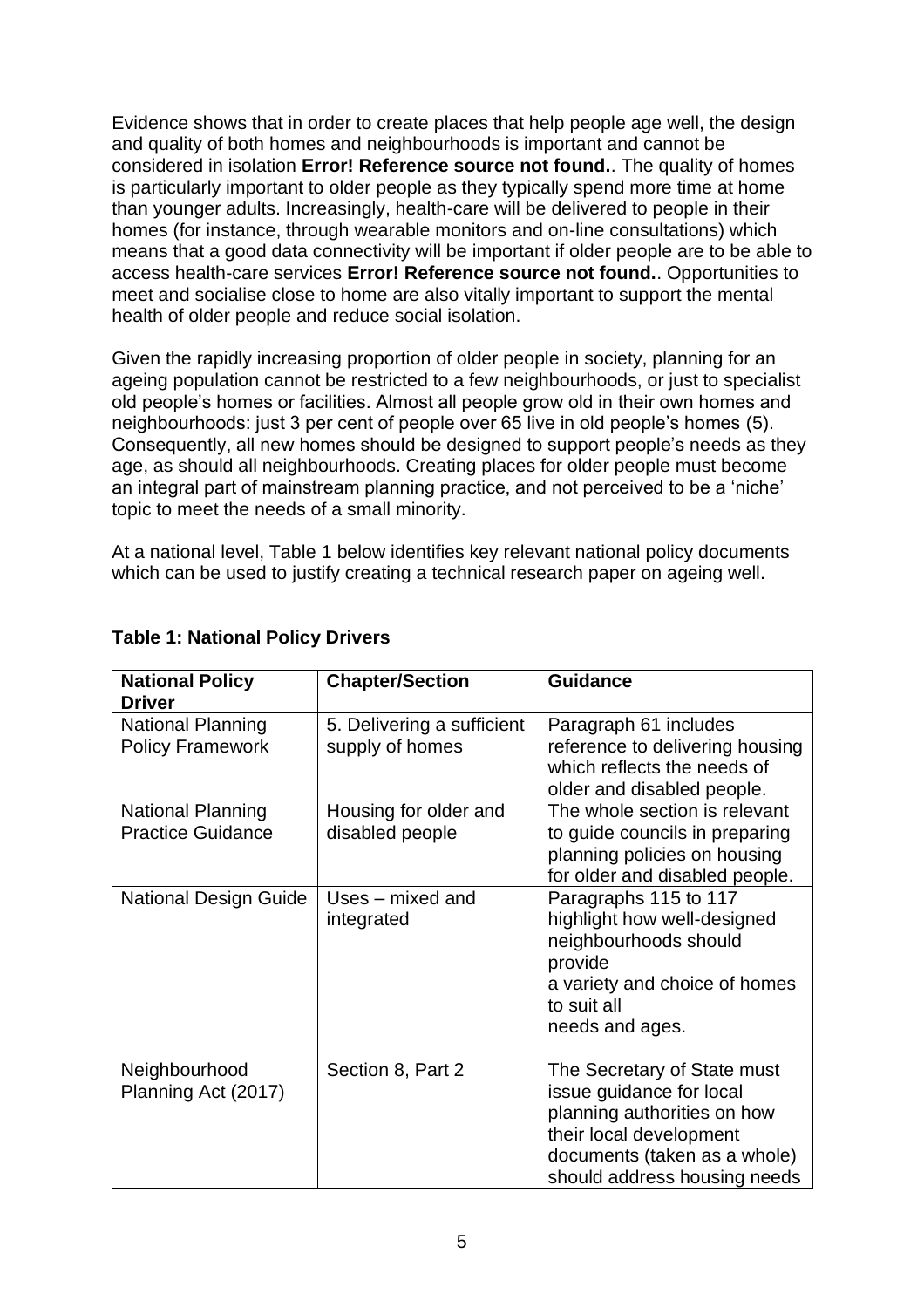|                                  |                                             | that result from old age or<br>disability' Error! Reference<br>source not found.                                                                                                                                                                                                                |
|----------------------------------|---------------------------------------------|-------------------------------------------------------------------------------------------------------------------------------------------------------------------------------------------------------------------------------------------------------------------------------------------------|
| UK Industrial Strategy<br>(2017) | Grand Challenges -<br><b>Ageing Society</b> | The UK's Industrial Strategy<br>sets out a Grand Challenge to<br>ensure that people can enjoy<br>at least five extra healthy,<br>independent years of life by<br>2035, while narrowing the gap<br>between the experience of the<br>richest and the poorest Error!<br>Reference source not found |

# <span id="page-5-0"></span>The 'how to' process

This next section provides a step by step guide on creating a technical research paper on ageing. Figure 1 below illustrates the process.

#### **Figure 1: Developing a technical research paper**

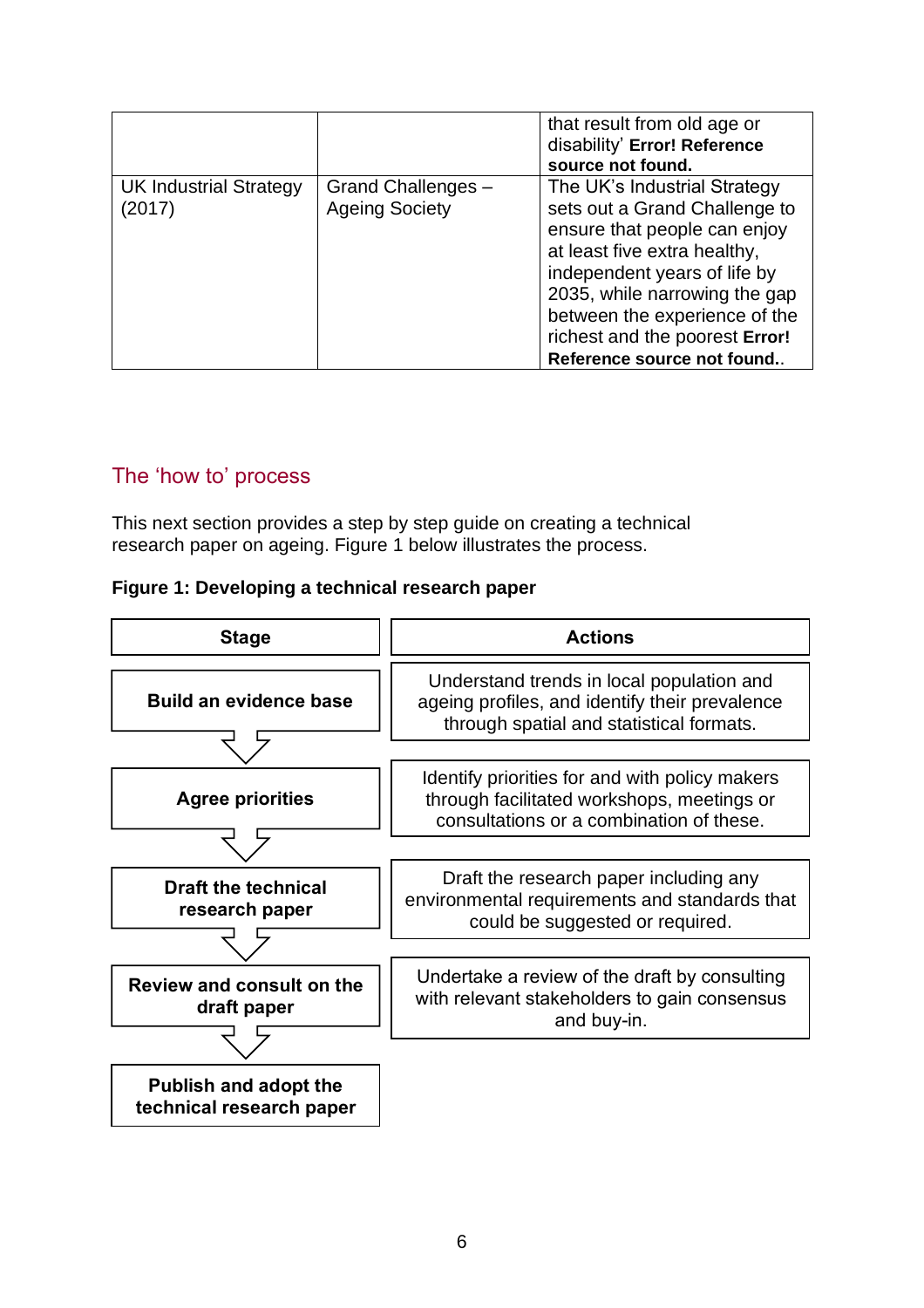# Step 1: Building an evidence base

A range of different types of evidence is necessary to inform a technical paper on planning for healthy ageing.

### **a) quantitative evidence and demographic change**

Firstly, information about the likely changes in the number of older people in the area should be sourced. The Planning Practice Guidance section on 'Housing for Older and Disabled People' suggests how this can be gathered. Sources of evidence about local demographics can be found in the Census and the local JSNA. It recommends toolkits for assessing the need for specialist housing.

In addition to understanding the growth in the older population across the whole of the area, the JSNA or other data available to public health teams can be used to map health and demographics spatially. For instance: which wards currently have older communities with poor health? This type of evidence can be used to justify prioritising housing for older people, or public realm improvements for older people, in particular locations.

### **b) qualitative evidence, experience and aspirations**

In addition to desk-top research into statistical data it is also important to consult with and involve a wide range of people and organisations with professional or personal expertise and evidence. Local public health teams have access to many sources of relevant evidence. In unitary authorities the planners and the public health teams will work for the same council and the health and wellbeing board will cover that council area. In two-tier areas the planners will be working in the district council, whereas the public health team will work for the county council, and the health and wellbeing board will be county wide.

The following people and organisations should be involved (this list is not exhaustive). They are likely to have access to both quantitative data; and qualitative evidence about the way in which older people experience the local environment and their aspirations and needs for the future:

- Public health
- The local health and wellbeing board
- Councillors
- Adult services / social care
- Housing providers
- Organisations that represent or work on behalf of older people
- Representatives or spokespeople from the older population.

Where possible, local evidence at a small scale e.g. ward or super output area, should be found, to shape and justify policies. This is for two reasons. Firstly, data that sets out national or borough-wide averages is often deceptive. For instance, in many places there are small areas of acute deprivation in which people live with far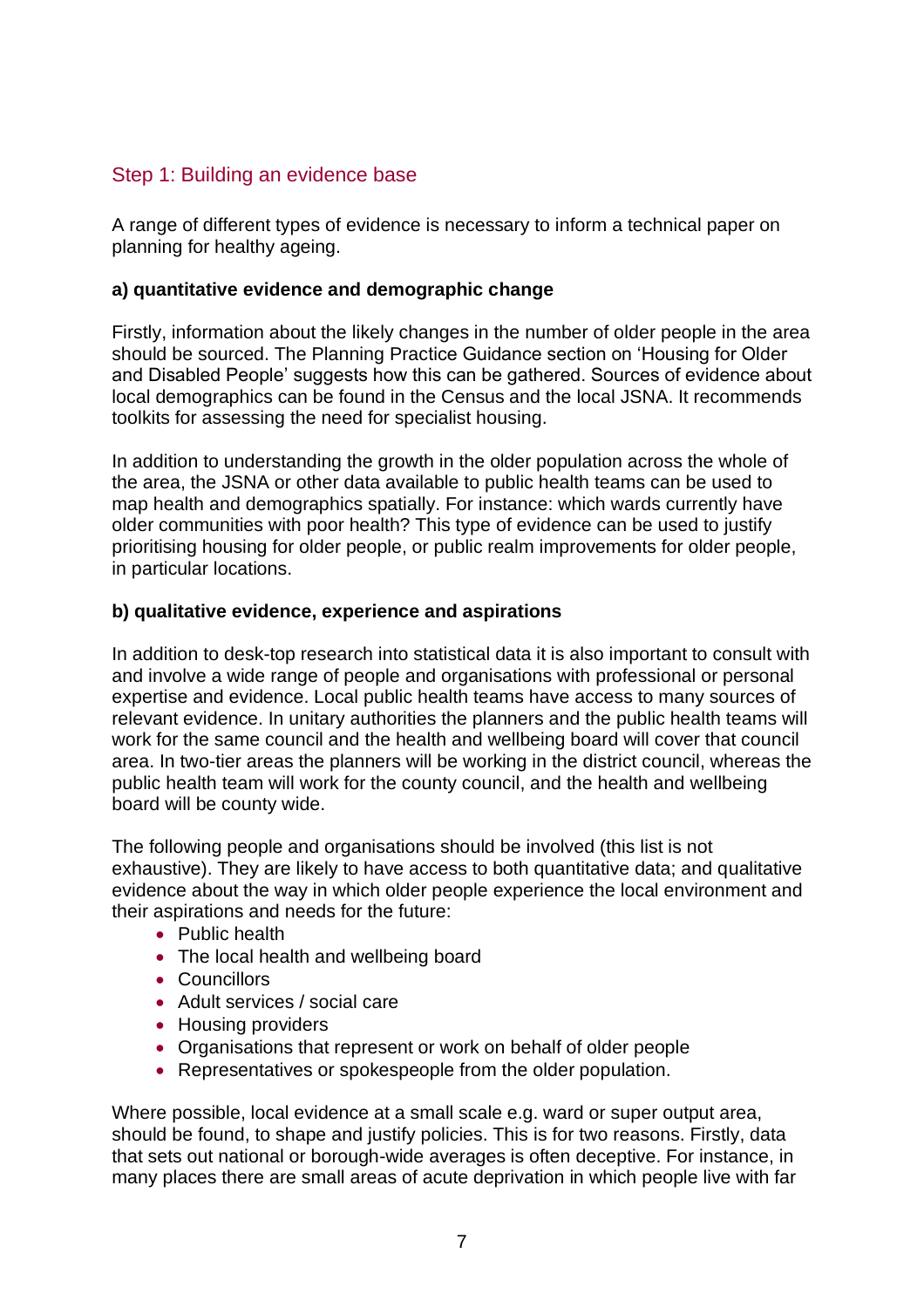worse health than the average. In order to reduce health inequalities, it is vital that these areas are identified and that, wherever possible, policies focus on improving the physical environment in these places to support those in the most need.

Secondly, robust and locally specific evidence can be used to support policies that require higher standards from developers. For instance, if a policy requires that all new homes in an area must be built to Lifetime Homes standards, developers could argue that they cannot afford the additional cost. However, policies that meet local priorities and are supported by robust local evidence can be more easily defended.

# **c) thematic evidence relating to policy areas**

The following documents provide useful evidence about what types of homes and places support healthy ageing:

- 'Spatial planning for health [an evidence resource' PHE \(2017\)](https://www.gov.uk/government/publications/spatial-planning-for-health-evidence-review)
- 'Putting health into place [Design, deliver, manage' NHS England](https://www.england.nhs.uk/ourwork/innovation/healthy-new-towns/)  [\(2019\)](https://www.england.nhs.uk/ourwork/innovation/healthy-new-towns/)
- [Housing our Ageing Population: Learning from councils meeting the](https://www.local.gov.uk/housing-our-ageing-population)  [housing need of our ageing population' LGA \(2017\)](https://www.local.gov.uk/housing-our-ageing-population)
- Age-Friendly Housing future design for older people, Jeremy Porteous and Julia Park RIBA Publishing (2018)
- [Designing Dementia-friendly Outdoor Environments, Oxford Brookes](http://www.idgo.ac.uk/about_idgo/docs/NfL-FL.pdf)  **[University](http://www.idgo.ac.uk/about_idgo/docs/NfL-FL.pdf)**
- ['Dementia and Town Planning' RTPI \(2017\)](https://www.rtpi.org.uk/practice/2017/august/dementia-and-town-planning/)
- ['Health inequalities in ageing in rural and coastal areas' PHE \(2019\)](https://www.gov.uk/government/publications/health-inequalities-in-ageing-in-rural-and-coastal-areas)

# **d) standards relevant to planning for healthy ageing**

The following standards are all relevant to healthy ageing and could be included in local policies to help make them specific and measurable:

- Lifetime Homes standard;
- HAPPI design standards;
- Building for Life 12

It is important to note that if a condition to build to a specific standard is not supported by an adopted Local plan policy with a supporting robust evidence base, it may be challenged by the Planning Inspectorate or by developers. Planning authorities must ensure that their requirements for standards are clearly outlined with the local plan.

# Step 2: Agreeing priorities

The evidence above, including both quantitative data about the increase in local older populations, and qualitative data about older people's priorities and aspirations for the built environment locally, can be used to identify priorities for policy makers. This could be done through facilitated workshops, or meetings, or consultations, or a combination of the above. It should include all the people listed under 'b)' above, along with policy planners, development management planners, transport planners. The priorities might be thematic (e.g. planning enough suitable new homes to meet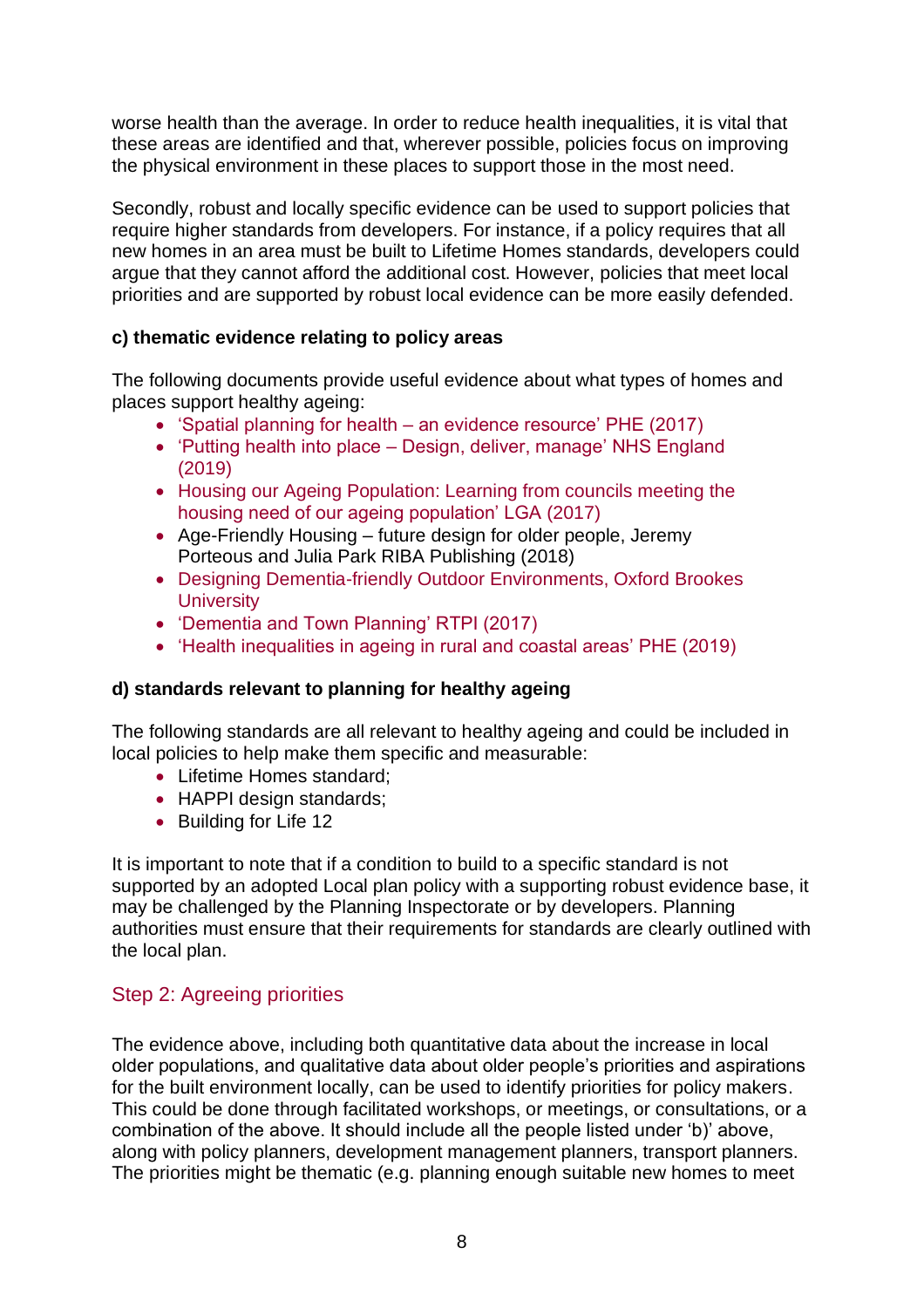demand from the older population across the borough) or spatial (suitable new homes and improved public realm in a particular ward or wider location).

# Step 3: Drafting the technical research paper

The next step is to draft the content of the research paper, based on the thematic priorities identified above and the evidence for each theme, including any standards that could be suggested or required. The draft paper should then be reviewed by all those involved in creating it, if not wider audiences, then amended and published.

# <span id="page-8-0"></span>Technical Research Paper on Ageing Well – a template

# **What is healthy ageing?**

This definition could be the starting point of any technical research paper for healthy ageing. According to the World Health Organization:

'Healthy ageing is about creating the environments and opportunities that enable people to be and do what they value throughout their lives. Everybody can experience healthy ageing. Being free of disease or infirmity is not a requirement for healthy ageing as many older adults have one or more health conditions that, when well controlled, have little influence on their wellbeing **Error! Reference source not found.**'.

# **What is the definition of 'older people' for planning purposes?**

This is defined in the NPPF glossary: 'People over or approaching retirement age, including the active, newly- retired through to the very frail elderly; and whose housing needs can encompass accessible, adaptable general needs housing through to the full range of retirement and specialised housing for those with support or care needs.'

# **What influence does planning have on healthy ageing?**

Planning shapes the environments in which people live, which in turn shapes the opportunities or barriers that people have for healthy ageing. Older people tend to spend more time in their homes and local neighbourhoods and so the way these are planned, designed and built is particularly important for their wellbeing. Planning for healthy ageing is likely to focus on these policy areas:

- Homes location, accessibility, quality of build, provision of specialist homes such as residential homes (C2 in the planning use classes)
- Neighbourhoods street design and connectivity, access to local services nearby, green spaces
- Transport supporting active travel for people of all ages and physical abilities, access to public transport, transport connections.

It should be noted that as the number of older people increases rapidly across the country all new development should meet the needs of older people.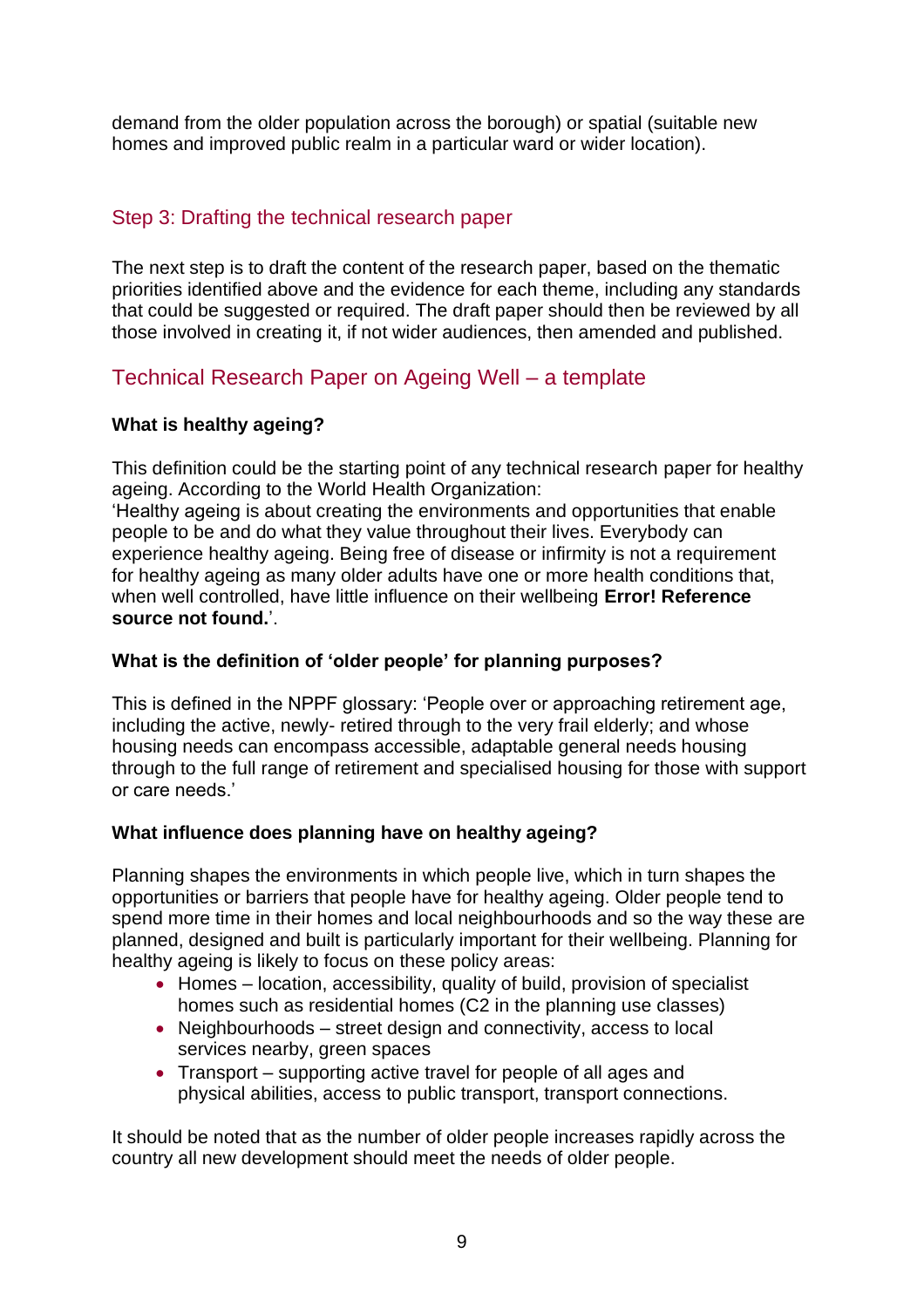# **National policy drivers [see Table 1 above]**

# **Local policy drivers [in Worcestershire]**

[Insert any relevant evidence from the Census, the local Joint Strategic Needs Assessment and the local Health and Wellbeing Strategy here]

The Worcestershire Joint Strategic Needs Assessment annual summary (2019) states:

The population of Worcestershire in 2019 is estimated to be 592,057 people. The population is projected to increase by 26,443 people in the next ten years. This is an increase of 4.5%. 7. Worcestershire has an ageing population and this trend is projected to continue. In future years there is expected to be a large increase in the number of older people and in particular in the very oldest age groups.

Approximately 29,000 households in Worcestershire (11.5%) are living in fuel poverty, this is above the national rate. The issue disproportionately affects older people. Nationally, a fifth of households affected by fuel poverty have household members that are all over 60. If Worcestershire follows this pattern 5,000 households would fall into this category.

The number of people with dementia in Worcestershire is forecast to increase by 56% between 2019 and 2035 from 9,560 to 14,905.

Nearly half of older people in Worcestershire have an illness that affects their daily activities. This equates to 63,000 people currently and numbers are projected to increase by 38% in the next 15 years.

The number of people aged 65 and over living alone in Worcestershire is estimated to be 15,160 males and 28,350 females. It is expected that these numbers will rise by 36% for both genders. Whilst living alone does not always mean someone is lonely it can clearly be a contributory factor.

Local planning guidance: [insert any relevant local planning policy or guidance here]

Locally, supplementary planning guidance for South Worcestershire [\(8\)](#page-12-5) promotes 'age friendly environments for the elderly and those living with dementia'. It sets out a comprehensive range of policies to support the creation of places that provide the physical environments and social connectivity that are vital for healthy ageing.

#### **Local evidence from older people**

At the Worcestershire workshop, a representative of the older population made an eloquent and very useful contribution to the discussion. Her list of what older people in Worcestershire want from the built environment included:

Safe housing with no stairs

Accessibility within the home: e.g. wide doorways, no windows over the kitchen sink (too difficult to reach over to open and close)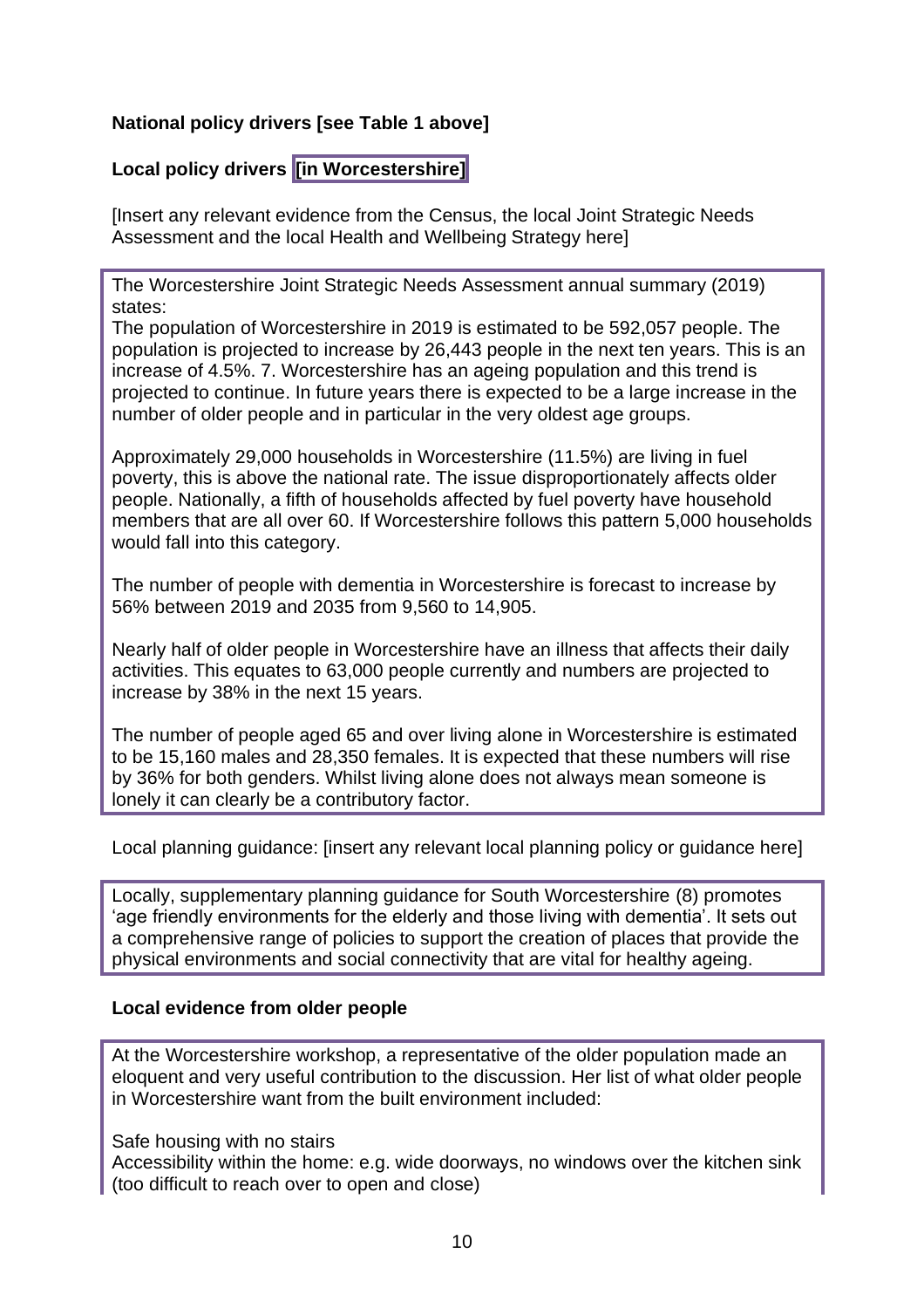Thermal comfort and access online In one-bed flats, to have a pull-down bed in the living room for guests / carers Being able to see nice things from the windows e.g. flowers etc Security lighting, particularly at the back of the property Conveniently located charging points for mobility scooters Being close to other people, but not just older people Being able to get to things, and have things to do To be able to travel to things further afield.

In different parts of the country older people might have different views and it is important to find out what they want rather than to make assumptions. As noted above (See 'What planning can't do') some design details – such as whether there is a window over the kitchen sink – are too fine-grained to be included in planning policy, although could be included in a design code.

# **Local priorities for planning places for healthy ageing**

These sections of the technical paper will vary, depending on the priorities agreed by local consultees, based on the national and local context and the evidence gathered. However, the following headings are likely to be relevant in every area, along with the suggestions in the bullet points.

### *Homes:*

- The number of new homes required to meet the needs of older people, including homes of different tenures and specialist homes such as sheltered housing, and residential homes (C3). Given that the vast majority of people age in ordinary homes it is important that wherever possible all new homes are good places in which to age.
- The standard method for assessing local housing need (Housing Needs Assessment) identifies an overall minimum average annual housing need figure but does not break this down into the housing need of individual groups, such as older and disabled people. It is the responsibility of plan-making authorities to assess the need for housing of different groups and reflect this in local planning policies. A robust evidence base is therefore crucial if there is an identified need for older persons homes.
- The quality / standard of homes e.g. Lifetime homes.

# *Neighbourhoods:*

- Design of neighbourhoods to support independent living, day-to-day physical activity, maintaining social connections, and creating places where public transport is viable. Likely to include requirement for compact neighbourhoods, with good quality paths, plenty of seats in streets and public spaces, public toilets.
- Could specify / require particular design standard e.g. Lifetime neighbourhoods, locally created design code, dementia friendly neighbourhoods etc.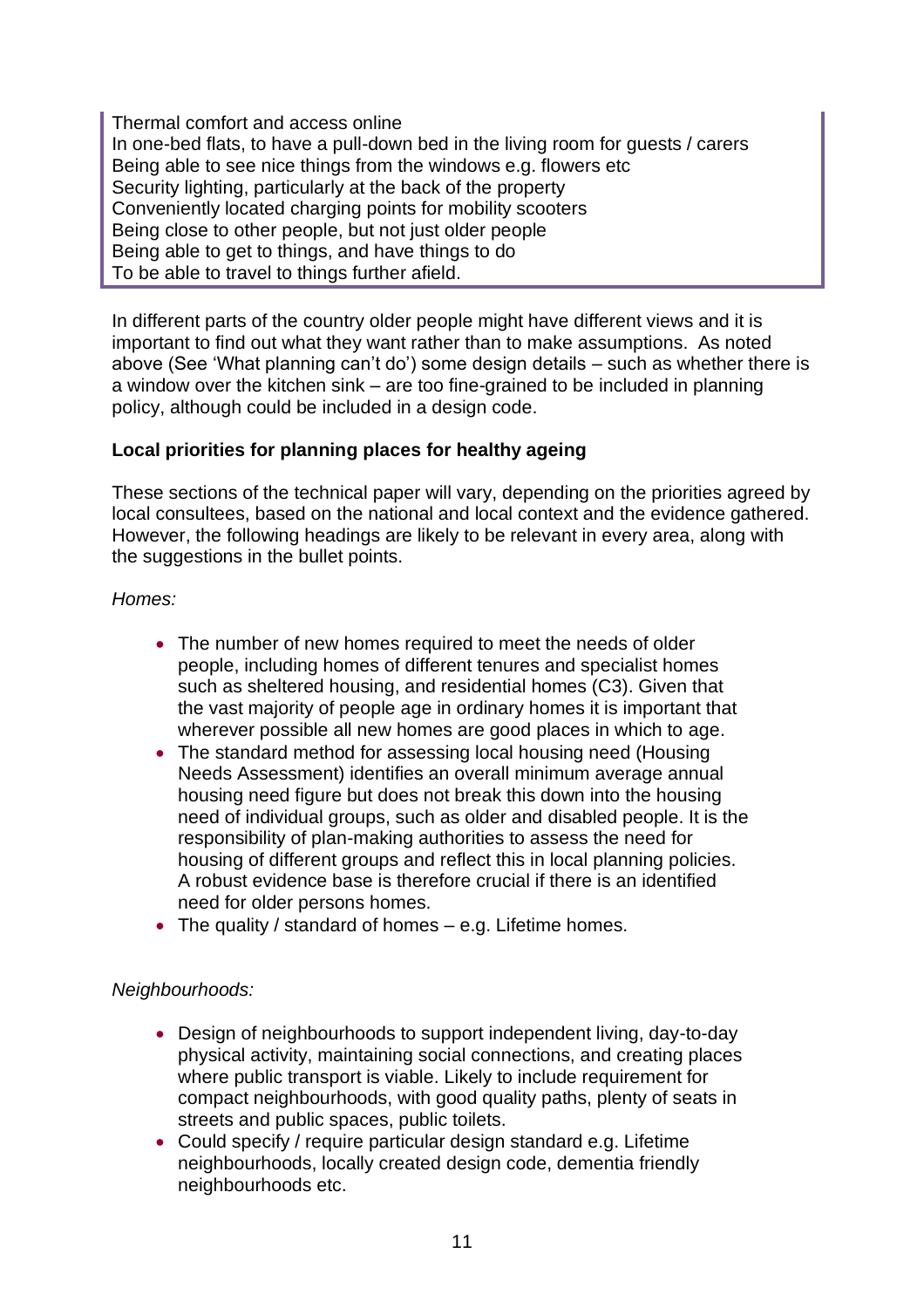• Local green spaces e.g. public gardens and parks are important for mental and physical health and quality and quantity standards or aspirations could be included in policies.

#### *Active travel:*

- Physical activity in day-to-day life is important for reducing the risk of a wide range of illnesses and helps enable older people to remain independent for longer [\(8\).](#page-12-6) However, less physically able people (or all ages) can be deterred from walking if there are not enough seats provided along routes or in public spaces; if surfaces are uneven or in disrepair; or cyclists share footpaths with pedestrians. Could include requirement for this in policy or local design codes.
- New development should provide easy local access to public transport to enable older people to remain independent. Development briefs could include this, along with requirements for travel plans etc where appropriate.

### *Spatially specific policies to reduce health inequalities:*

• There is a strong correlation between poor health and low socioeconomic status. People with less money have fewer choices, and so often live in poorer quality environments, which, in turn, have an adverse impact on their health. Planning policies can help to address health inequalities by, where possible, focussing improvements on areas with the worst health. This could be done, for instance, by using developer contributions to improve the public realm or community facilities to better support the needs of older residents in more deprived areas. Policies could identify areas of poor health for older people and specify that new development in that area is designed to help reduce these inequalities.

# <span id="page-11-0"></span>What planning can't do for ageing well

It is important to note that some of the things that make places and neighbourhoods good for older people can be achieved by planning policy; some can be influenced – but not controlled – by planning policy; but some important details are beyond the scope of planning policy.

For instance, local bus services can be vitally important for allowing older people to remain living independently, particularly in rural areas, but whether or not there is a local bus service is not determined by planning policy (although planning can require developers to contribute to bus services through financial contributions such as Section 106 agreements or Community Infrastructure Levy). Similarly, relatively minor design considerations can be important for older people's ability to use the built environment comfortably but are too minor to feature in planning policy e.g. the exact design of public seating.